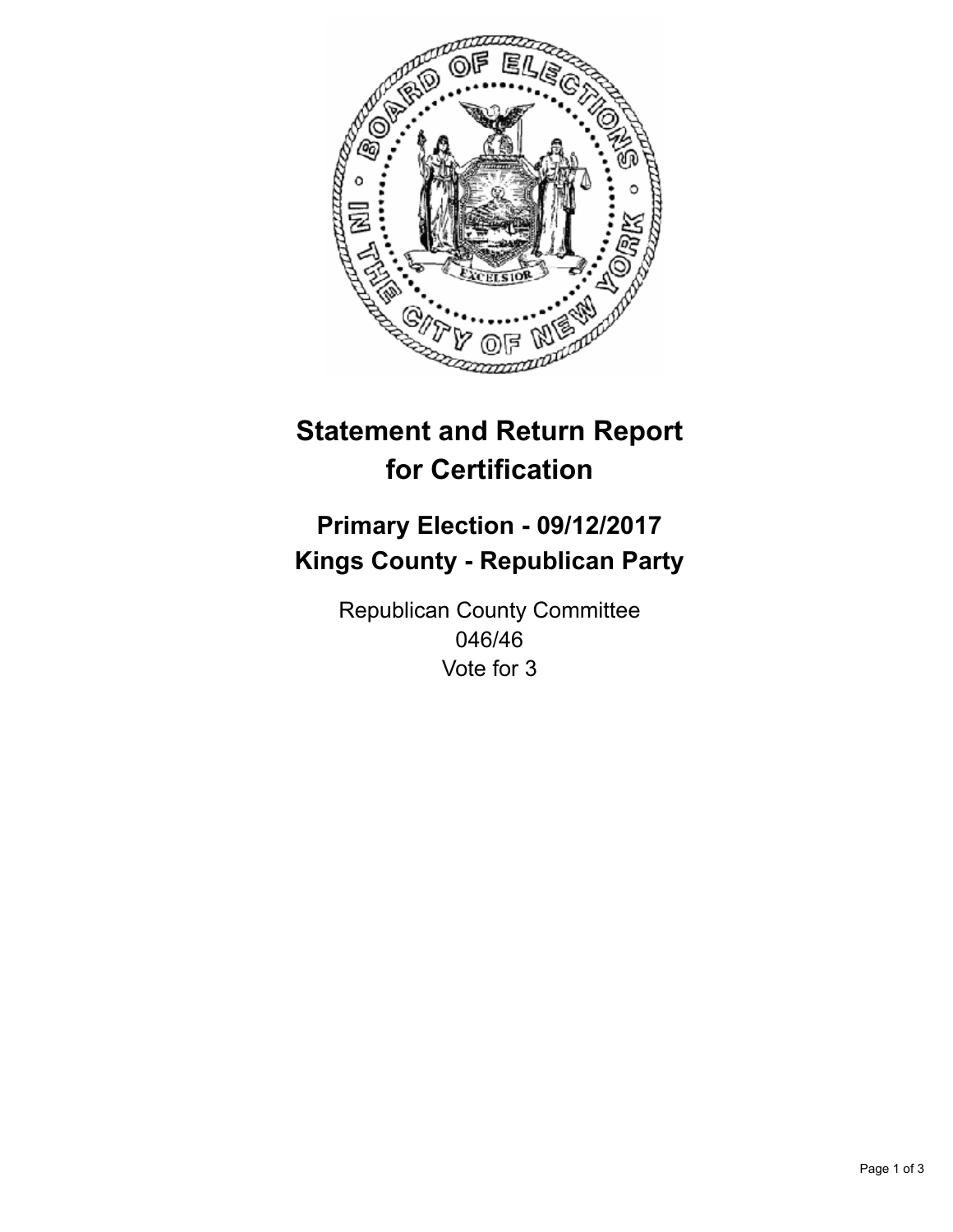

## **Assembly District 46**

| PUBLIC COUNTER                                           | 7              |
|----------------------------------------------------------|----------------|
| <b>MANUALLY COUNTED EMERGENCY</b>                        | 0              |
| ABSENTEE / MILITARY                                      | 0              |
| <b>AFFIDAVIT</b>                                         | 0              |
| <b>Total Ballots</b>                                     | 7              |
| Less - Inapplicable Federal/Special Presidential Ballots | 0              |
| <b>Total Applicable Ballots</b>                          | $\overline{7}$ |
| HARRY G. DEMEO                                           | 2              |
| PATRICK J. JAMES                                         | 2              |
| <b>WALTER ALTMAN</b>                                     | 6              |
| <b>KLARA KHANIS</b>                                      | 4              |
| <b>GENRIKH GOLIN</b>                                     | 2              |
| UNATTRIBUTABLE WRITE-IN (WRITE-IN)                       | 1              |
| <b>Total Votes</b>                                       | 17             |
| Unrecorded                                               | 4              |